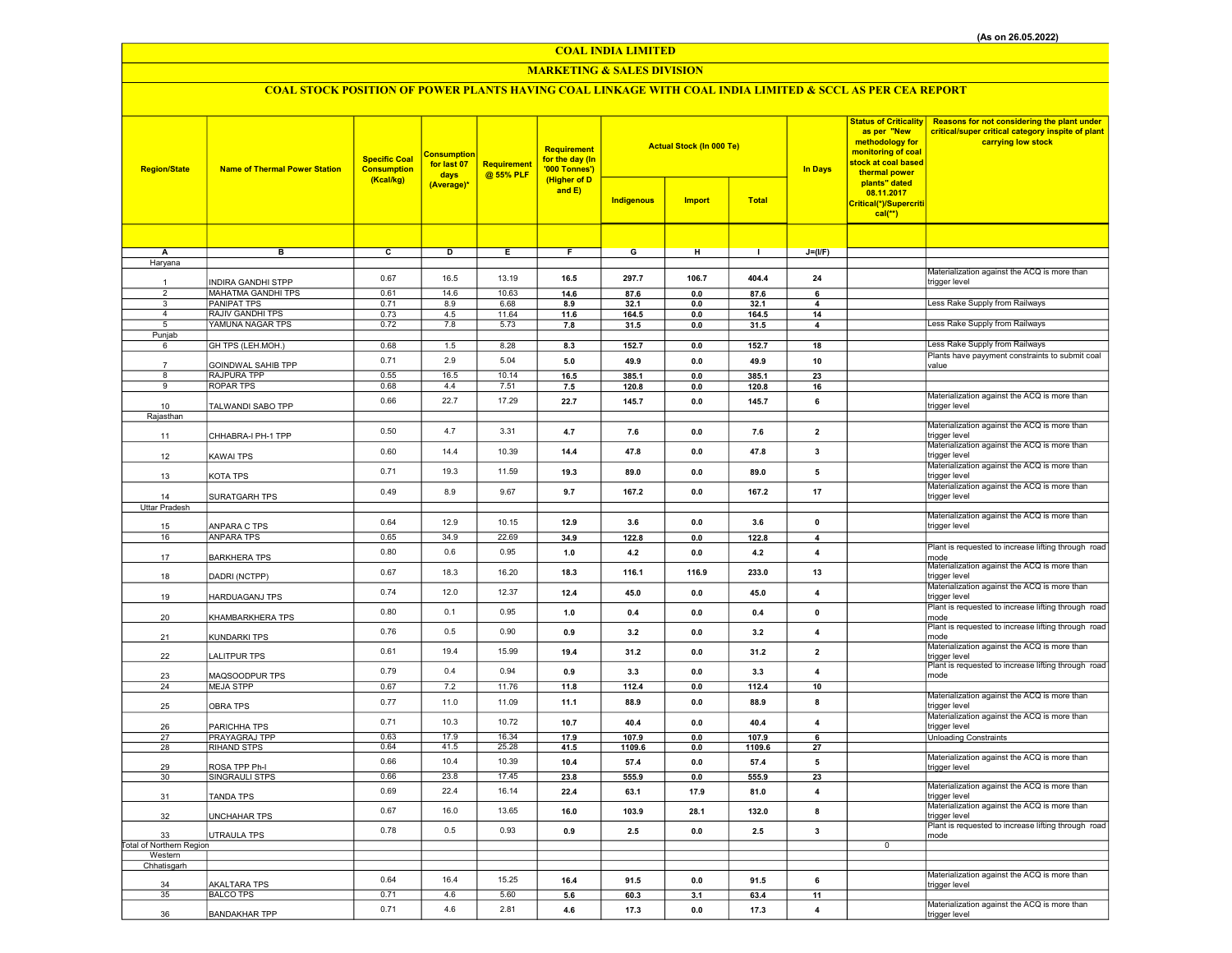## MARKETING & SALES DIVISION

# COAL STOCK POSITION OF POWER PLANTS HAVING COAL LINKAGE WITH COAL INDIA LIMITED & SCCL AS PER CEA REPORT

| <b>Region/State</b>           | <b>Name of Thermal Power Station</b> | <b>Specific Coal</b><br><b>Consumption</b><br>(Kcal/kg) | <b>Consumption</b><br>for last 07<br>days<br>(Average)* | Requirement<br>@ 55% PLF | <b>Requirement</b><br>for the day (In<br>'000 Tonnes')<br>(Higher of D<br>and $E$ ) | Indigenous     | <b>Actual Stock (In 000 Te)</b><br><b>Import</b> | <b>Total</b>   |                | <b>Status of Criticality</b><br>as per "New<br>methodology for<br>monitoring of coal<br>stock at coal based<br>thermal power<br>plants" dated<br>08.11.2017<br>Critical(*)/Supercriti<br>$cal(**)$ | Reasons for not considering the plant under<br>critical/super critical category inspite of plant<br>carrying low stock |
|-------------------------------|--------------------------------------|---------------------------------------------------------|---------------------------------------------------------|--------------------------|-------------------------------------------------------------------------------------|----------------|--------------------------------------------------|----------------|----------------|----------------------------------------------------------------------------------------------------------------------------------------------------------------------------------------------------|------------------------------------------------------------------------------------------------------------------------|
|                               |                                      |                                                         |                                                         |                          |                                                                                     |                |                                                  |                |                |                                                                                                                                                                                                    |                                                                                                                        |
| A                             | в                                    | c                                                       | D                                                       | Е                        | F.                                                                                  | G              | н                                                | L.             | $J=(I/F)$      |                                                                                                                                                                                                    |                                                                                                                        |
| 37                            | <b>BARADARHA TPS</b>                 | 0.77                                                    | 18.4                                                    | 12.25                    | 18.4                                                                                | 129.8          | 0.0                                              | 129.8          | $\overline{7}$ |                                                                                                                                                                                                    |                                                                                                                        |
| 38                            | <b>BHILAI TPS</b>                    | 0.76                                                    | 7.7                                                     | 5.01                     | 7.7                                                                                 | 101.0          | 3.9                                              | 104.8          | 14             |                                                                                                                                                                                                    |                                                                                                                        |
| 39                            | <b>BINJKOTE TPP</b>                  | 0.75                                                    | 0.0                                                     | 5.95                     | 6.0                                                                                 | 25.1           | 0.0                                              | 25.1           | 4              |                                                                                                                                                                                                    | Materialization against the ACQ is more than<br>trigger level                                                          |
| 40                            | <b>DSPM TPS</b>                      | 0.69                                                    | 6.7                                                     | 4.56                     | 6.7                                                                                 | 35.0           | 0.0                                              | 35.0           | 5              |                                                                                                                                                                                                    |                                                                                                                        |
| 41<br>42                      | <b>KORBA STPS</b><br>KORBA-WEST TPS  | 0.67<br>0.78                                            | 38.4<br>15.1                                            | 22.94<br>13.79           | 38.4<br>15.1                                                                        | 416.2<br>228.9 | 0.0<br>0.0                                       | 416.2<br>228.9 | 11<br>15       |                                                                                                                                                                                                    |                                                                                                                        |
| 43                            | <b>LARA TPP</b>                      | 0.66                                                    | 24.8                                                    | 13.92                    | 24.8                                                                                | 224.9          | 0.0                                              | 224.9          | 9              |                                                                                                                                                                                                    |                                                                                                                        |
| 44                            | NAWAPARA TPP                         | 0.79                                                    | 4.3                                                     | 6.28                     | 6.3                                                                                 | 21.3           | 0.0                                              | 21.3           | 3              |                                                                                                                                                                                                    | Materialization against the ACQ is more than<br>trigger level                                                          |
|                               |                                      | 0.65                                                    | 6.4                                                     | 5.18                     | 6.4                                                                                 | 49.5           | 0.0                                              | 49.5           | 8              |                                                                                                                                                                                                    | Supply restricted considering high stock at their                                                                      |
| 45<br>46                      | PATHADI TPP<br>SIPAT STPS            | 0.68                                                    | 33.7                                                    | 26.62                    | 33.7                                                                                | 387.2          | 12.5                                             | 399.6          | 12             |                                                                                                                                                                                                    | end                                                                                                                    |
| 47                            | TAMNAR TPP                           | 0.84                                                    | 27.2                                                    | 26.52                    | 27.2                                                                                | 106.7          | 0.0                                              | 106.7          | 4              |                                                                                                                                                                                                    | Materialization against the ACQ is more than<br>trigger level                                                          |
|                               |                                      | 0.75                                                    | 15.0                                                    | 14.22                    | 15.0                                                                                | 49.7           | 0.0                                              | 49.7           | $\mathbf{3}$   |                                                                                                                                                                                                    | Materialization against the ACQ is more than                                                                           |
| 48<br>Gujarat                 | UCHPINDA TPP                         |                                                         |                                                         |                          |                                                                                     |                |                                                  |                |                |                                                                                                                                                                                                    | trigger level                                                                                                          |
|                               |                                      |                                                         |                                                         |                          |                                                                                     |                |                                                  |                |                |                                                                                                                                                                                                    | Materialization against the ACQ is more than                                                                           |
| 49                            | <b>GANDHI NAGAR TPS</b>              | 0.69                                                    | 8.8                                                     | 5.71                     | 8.8                                                                                 | 15.4           | 0.0                                              | 15.4           | $\overline{2}$ |                                                                                                                                                                                                    | trigger level                                                                                                          |
| 50                            | SABARMATI (D-F STATIONS)             | 0.57                                                    | 4.2                                                     | 2.74                     | 4.2                                                                                 | 13.9           | 65.5                                             | 79.3           | #REF!          |                                                                                                                                                                                                    |                                                                                                                        |
| 51                            | UKAI TPS                             | 0.67                                                    | 10.4                                                    | 9.85                     | 10.4                                                                                | 32.4           | 0.0                                              | 32.4           | 3              |                                                                                                                                                                                                    | Materialization against the ACQ is more than<br>trigger level                                                          |
| 52                            | WANAKBORI TPS                        | 0.67                                                    | 23.7                                                    | 20.22                    | 23.7                                                                                | 154.5          | 0.0                                              | 154.5          | $\overline{7}$ |                                                                                                                                                                                                    | Materialization against the ACQ is more than<br>trigger level                                                          |
| Madhya Pradesh                |                                      |                                                         |                                                         |                          |                                                                                     |                |                                                  |                |                |                                                                                                                                                                                                    |                                                                                                                        |
| 53<br>54                      | AMARKANTAK EXT TPS<br>ANUPPUR TPP    | 0.65<br>0.65                                            | 3.0<br>13.4                                             | 1.80<br>10.31            | 3.0<br>13.4                                                                         | 43.1<br>60.9   | 0.0<br>0.0                                       | 43.1<br>60.9   | 15<br>5        |                                                                                                                                                                                                    |                                                                                                                        |
|                               |                                      |                                                         |                                                         |                          |                                                                                     |                |                                                  |                |                |                                                                                                                                                                                                    | Materialization against the ACQ is more than                                                                           |
| 55                            | <b>BINA TPS</b>                      | 0.74                                                    | 4.3                                                     | 4.88                     | 4.9                                                                                 | 34.8           | 0.0                                              | 34.8           | $\overline{7}$ |                                                                                                                                                                                                    | trigger level<br>Materialization against the ACQ is more than                                                          |
| 56                            | GADARWARA TPP                        | 0.66                                                    | 17.7                                                    | 13.93                    | 17.7                                                                                | 36.7           | 83.9                                             | 120.6          | $\overline{7}$ |                                                                                                                                                                                                    | trigger level<br>Materialization against the ACQ is more than                                                          |
| 57                            | KHARGONE STPP                        | 0.60                                                    | 15.5                                                    | 10.45                    | 15.5                                                                                | 49.9           | 70.7                                             | 120.6          | 8              |                                                                                                                                                                                                    | trigger level                                                                                                          |
| 58                            | SANJAY GANDHI TPS                    | 0.82                                                    | 13.8                                                    | 14.57                    | 14.6                                                                                | 40.4           | 0.0                                              | 40.4           | 3              |                                                                                                                                                                                                    | Non payment of dues                                                                                                    |
| 59                            | <b>SATPURA TPS</b>                   | 0.67                                                    | 5.1                                                     | 11.79                    | 11.8                                                                                | 100.5          | 0.0                                              | 100.5          | 9              |                                                                                                                                                                                                    | Non Payment of Dues                                                                                                    |
| 60                            | <b>SEIONI TPP</b>                    | 0.64                                                    | 7.9                                                     | 5.06                     | 7.9                                                                                 | 40.3           | 0.0                                              | 40.3           | 5              |                                                                                                                                                                                                    | Materialization against the ACQ is more than<br>trigger level                                                          |
| 61                            | SHREE SINGAJI TPP                    | 0.71                                                    | 28.8                                                    | 23.50                    | 28.8                                                                                | 181.2          | 0.0                                              | 181.2          | 6              |                                                                                                                                                                                                    | Non Payment of Dues                                                                                                    |
| 62                            | VINDHYACHAL STPS                     | 0.69                                                    | 66.1                                                    | 43.60                    | 66.1                                                                                | 1536.3         | 0.0                                              | 1536.3         | 23             |                                                                                                                                                                                                    |                                                                                                                        |
| Maharashtra                   |                                      |                                                         |                                                         |                          |                                                                                     |                |                                                  |                |                |                                                                                                                                                                                                    |                                                                                                                        |
| 63                            | AMRAVATI TPS                         | 0.62                                                    | 11.0                                                    | 11.07                    | 11.1                                                                                | 52.7           | 0.0                                              | 52.7           | 5              |                                                                                                                                                                                                    | Materialization against the ACQ is more than<br>trigger level                                                          |
| 64                            | <b>BHUSAWAL TPS</b>                  | 0.72                                                    | 17.9                                                    | 11.44                    | 17.9                                                                                | 24.1           | 0.0                                              | 24.1           | $\mathbf{1}$   |                                                                                                                                                                                                    | Non payment of dues                                                                                                    |
| 65                            | <b>BUTIBORI TPP</b>                  | 0.67                                                    | 0.0                                                     | 5.31                     | 5.3                                                                                 | 59.7           | 0.0                                              | 59.7           | 11             |                                                                                                                                                                                                    |                                                                                                                        |
| 66                            | CHANDRAPUR(MAHARASHTRA) STPS         | 0.78                                                    | 37.7                                                    | 30.17                    | 37.7                                                                                | 281.2          | 0.0                                              | 281.2          | 7              |                                                                                                                                                                                                    | Non payment of dues                                                                                                    |
| 67                            | DAHANU TPS                           | 0.62                                                    | 6.2                                                     | 4.09                     | 6.2                                                                                 | 4.9            | 0.0                                              | 4.9            | 1              |                                                                                                                                                                                                    | Materialization against the ACQ is more than<br>trigger level                                                          |
| 68                            | DHARIWAL TPP                         | 0.67                                                    | 7.1                                                     | 5.34                     | 7.1                                                                                 | 54.3           | 0.0                                              | 54.3           | 8              |                                                                                                                                                                                                    | Materialization against the ACQ is more than<br>trigger level                                                          |
| 69                            | <b>GMR WARORA TPS</b>                | 0.67                                                    | 8.2                                                     | 5.29                     | 8.2                                                                                 | 96.6           | 0.0                                              | 96.6           | 12             |                                                                                                                                                                                                    | Materialization against the ACQ is more than<br>trigger level                                                          |
| 70                            | KHAPARKHEDA TPS                      | 0.89                                                    | 20.1                                                    | 15.72                    | 20.1                                                                                | 102.4          | 0.0                                              | 102.4          | 5              |                                                                                                                                                                                                    | Materialization against the ACQ is more than<br>trigger level                                                          |
| 71                            | <b>KORADI TPS</b>                    | 0.76                                                    | 29.4                                                    | 22.08                    | 29.4                                                                                | 99.9           | 0.0                                              | 99.9           | 3              |                                                                                                                                                                                                    | Non payment of dues                                                                                                    |
| 72                            | MAUDA TPS                            | 0.70                                                    | 25.1                                                    | 21.29                    | 25.1                                                                                | 129.5          | 22.3                                             | 151.8          | 6              |                                                                                                                                                                                                    | Materialization against the ACQ is more than<br>trigger level                                                          |
| 73                            | <b>NASIK TPS</b>                     | 0.81                                                    | 6.2                                                     | 6.72                     | 6.7                                                                                 | 37.0           | 3.8                                              | 40.9           | 6              |                                                                                                                                                                                                    | Non payment of dues<br>Non payment of dues                                                                             |
| 74<br>75                      | <b>PARAS TPS</b><br><b>PARLITPS</b>  | 0.74<br>0.67                                            | 6.8<br>6.5                                              | 4.90<br>6.65             | 6.8                                                                                 | 84.0           | 0.0                                              | 84.0           | 12             |                                                                                                                                                                                                    | Non payment of dues                                                                                                    |
|                               |                                      |                                                         |                                                         |                          | 6.7                                                                                 | 117.2          | 0.0                                              | 117.2          | 18             |                                                                                                                                                                                                    | Materialization against the ACQ is more than                                                                           |
| 76                            | SOLAPUR STPS                         | 0.56                                                    | 5.8                                                     | 9.73                     | 9.7                                                                                 | 83.4           | 20.9                                             | 104.3          | 11             |                                                                                                                                                                                                    | trigger level<br>Materialization against the ACQ is more than                                                          |
| 77                            | <b>TIRORA TPS</b>                    | 0.66                                                    | 40.3                                                    | 28.73                    | 40.3                                                                                | 186.9          | 0.0                                              | 186.9          | 5              |                                                                                                                                                                                                    | trigger level                                                                                                          |
| 78<br>Total of Western Region | WARDHA WARORA TPP                    | 0.66                                                    | 5.5                                                     | 4.71                     | 5.5                                                                                 | 145.6          | 0.0                                              | 145.6          | 26             | $\mathbf 0$                                                                                                                                                                                        |                                                                                                                        |
| Southern                      |                                      |                                                         |                                                         |                          |                                                                                     |                |                                                  |                |                |                                                                                                                                                                                                    |                                                                                                                        |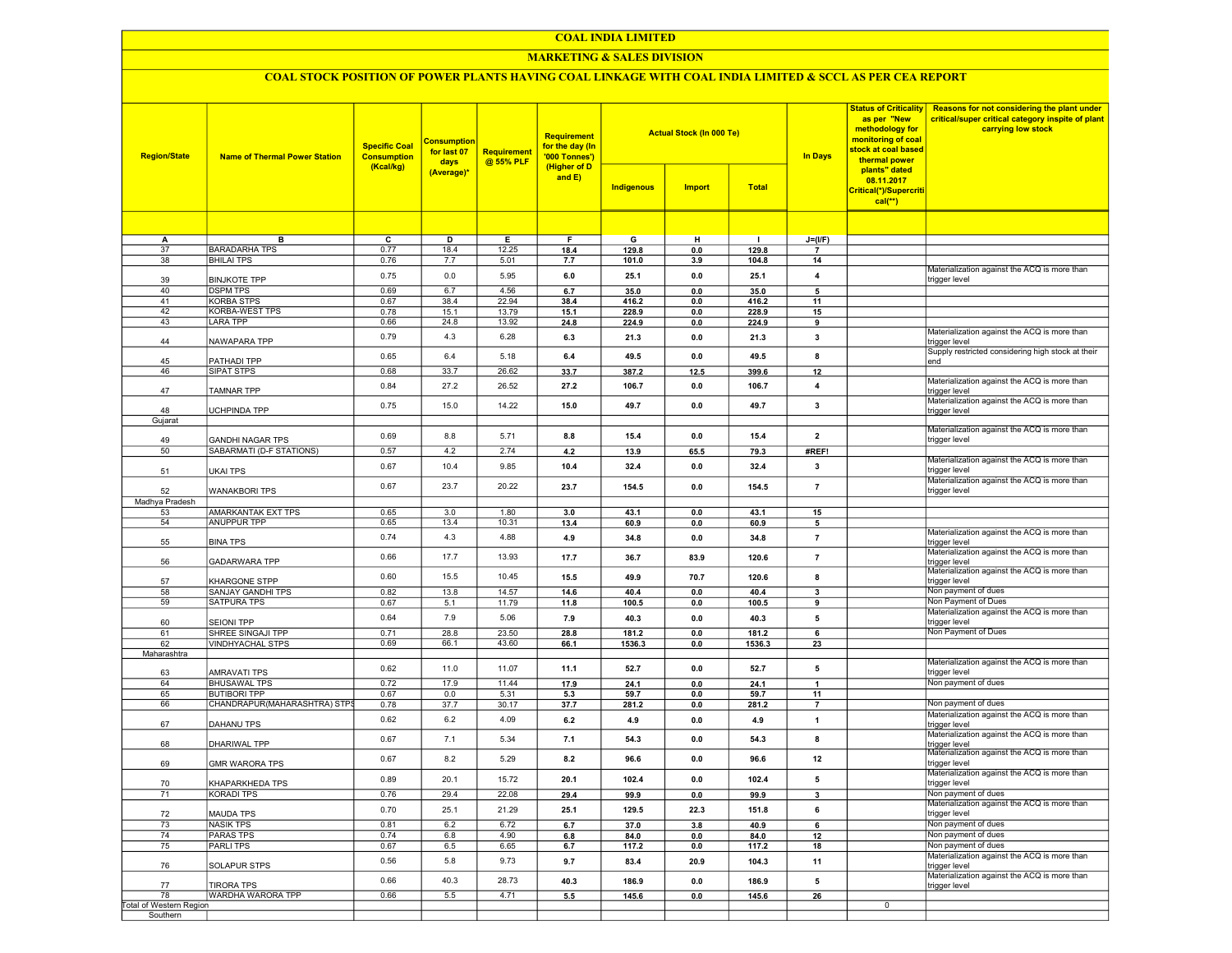## MARKETING & SALES DIVISION

# COAL STOCK POSITION OF POWER PLANTS HAVING COAL LINKAGE WITH COAL INDIA LIMITED & SCCL AS PER CEA REPORT

| <b>Region/State</b>      | <b>Name of Thermal Power Station</b> | <b>Specific Coal</b><br><b>Consumption</b><br>(Kcal/kg) | <b>Consumption</b><br>for last 07<br>days<br>(Average)* | Requirement<br>@ 55% PLF | Requirement<br>for the day (In<br>'000 Tonnes')<br>(Higher of D<br>and E) | <b>Actual Stock (In 000 Te)</b><br><b>Indigenous</b><br><b>Import</b><br><b>Total</b> |             | <b>In Days</b>  | <b>Status of Criticality</b><br>as per "New<br>methodology for<br>monitoring of coal<br>stock at coal based<br>thermal power<br>plants" dated<br>08.11.2017<br>Critical(*)/Supercriti<br>$cal**$ | Reasons for not considering the plant under<br>critical/super critical category inspite of plant<br>carrying low stock |                                                               |
|--------------------------|--------------------------------------|---------------------------------------------------------|---------------------------------------------------------|--------------------------|---------------------------------------------------------------------------|---------------------------------------------------------------------------------------|-------------|-----------------|--------------------------------------------------------------------------------------------------------------------------------------------------------------------------------------------------|------------------------------------------------------------------------------------------------------------------------|---------------------------------------------------------------|
|                          |                                      |                                                         |                                                         |                          |                                                                           |                                                                                       |             |                 |                                                                                                                                                                                                  |                                                                                                                        |                                                               |
| А                        | в                                    | C                                                       | D                                                       | Е.                       | F.                                                                        | G                                                                                     | н           |                 | $J=(I/F)$                                                                                                                                                                                        |                                                                                                                        |                                                               |
| Andhra Pradesh           |                                      |                                                         |                                                         |                          |                                                                           |                                                                                       |             |                 |                                                                                                                                                                                                  |                                                                                                                        |                                                               |
| 79                       | DAMODARAM SANJEEVAIAH TPS            | 0.66                                                    | 9.9                                                     | 13.85                    | 13.8                                                                      | 86.7                                                                                  | 0.0         | 86.7            | 6                                                                                                                                                                                                |                                                                                                                        | Materialization against the ACQ is more than<br>trigger level |
| 80                       | Dr. N.TATA RAO TPS                   | 0.77                                                    | 27.2                                                    | 17.90                    | 27.2                                                                      | 123.9                                                                                 | 0.0         | 123.9           | 5                                                                                                                                                                                                |                                                                                                                        | Materialization against the ACQ is more than<br>trigger level |
| 81                       | PAINAMPURAM TPP                      | 0.59                                                    | 14.3                                                    | 10.21                    | 14.3                                                                      | 26.2                                                                                  | 131.1       | 157.3           | 11                                                                                                                                                                                               |                                                                                                                        | Materialization against the ACQ is more than<br>trigger level |
| 82                       | RAYALASEEMA TPS                      | 0.76                                                    | 19.5                                                    | 16.60                    | 19.5                                                                      | 29.5                                                                                  | 0.0         | 29.5            | $\overline{\mathbf{z}}$                                                                                                                                                                          |                                                                                                                        | Materialization against the ACQ is more than<br>trigger level |
| 83                       | SIMHADRI                             | 0.78                                                    | 20.5                                                    | 20.54                    | 20.5                                                                      | 327.7                                                                                 | 82.6        | 410.3           | 20                                                                                                                                                                                               |                                                                                                                        | Materialization against the ACQ is more than<br>trigger level |
| 84                       | SGPL TPP                             | 0.53                                                    | 13.7                                                    | 9.26                     | 13.7                                                                      | 0.9                                                                                   | 190.3       | 191.2           | 14                                                                                                                                                                                               |                                                                                                                        | Materialization against the ACQ is more than<br>trigger level |
| 85                       | <b>VIZAG TPP</b>                     | 0.67                                                    | 12.4                                                    | 9.20                     | 12.4                                                                      | 36.0                                                                                  | 0.0         | 36.0            | 3                                                                                                                                                                                                |                                                                                                                        | Less Supply of rakes from Railways                            |
| Karnataka                |                                      |                                                         |                                                         |                          |                                                                           |                                                                                       |             |                 |                                                                                                                                                                                                  |                                                                                                                        |                                                               |
| 86                       | <b>BELLARY TPS</b>                   | 0.63                                                    | 11.5                                                    | 14.23                    | 14.2                                                                      | 155.2                                                                                 | 0.0         | 155.2           | 11                                                                                                                                                                                               |                                                                                                                        | Materialization against the ACQ is more than<br>trigger level |
| 87                       | KUDGI STPP                           | 0.63                                                    | 12.3                                                    | 19.90                    | 19.9                                                                      | 119.6                                                                                 | 17.3        | 136.9           | $\overline{7}$                                                                                                                                                                                   |                                                                                                                        | Materialization against the ACQ is more than<br>trigger level |
| 88                       | RAICHUR TPS                          | 0.66                                                    | 13.1                                                    | 14.98                    | 15.0                                                                      | 91.8                                                                                  | 0.0         | 91.8            | 6                                                                                                                                                                                                |                                                                                                                        | Materialization against the ACQ is more than<br>trigger level |
| 89                       | YERMARUS TPP                         | 0.62                                                    | 12.3                                                    | 13.09                    | 13.1                                                                      | 139.3                                                                                 | 0.0         | 139.3           | 11                                                                                                                                                                                               |                                                                                                                        | Materialization against the ACQ is more than<br>trigger level |
| <b>Tamil Nadu</b>        |                                      |                                                         |                                                         |                          |                                                                           |                                                                                       |             |                 |                                                                                                                                                                                                  |                                                                                                                        |                                                               |
| 90                       | <b>METTUR TPS</b>                    | 0.81                                                    | 13.0                                                    | 8.98                     | 13.0                                                                      | 131.2                                                                                 | 0.0         | 131.2           | 10                                                                                                                                                                                               |                                                                                                                        | Materialization against the ACQ is more than<br>trigger level |
| 91                       | METTUR TPS - II                      | 0.78                                                    | 7.1                                                     | 6.16                     | 7.1                                                                       | 55.8                                                                                  | 0.0         | 55.8            | 8                                                                                                                                                                                                |                                                                                                                        | Materialization against the ACQ is more than<br>trigger level |
| 92                       | NORTH CHENNAI TPS                    | 0.82                                                    | 24.9                                                    | 19.78                    | 24.9                                                                      | 59.3                                                                                  | 42.6        | 101.9           | $\pmb{4}$                                                                                                                                                                                        |                                                                                                                        | Materialization against the ACQ is more than<br>trigger level |
| 93                       | <b>TUTICORIN TPS</b>                 | 0.96                                                    | 11.1                                                    | 13.31                    | 13.3                                                                      | 131.9                                                                                 | 0.0         | 131.9           | 10                                                                                                                                                                                               |                                                                                                                        | Materialization against the ACQ is more than<br>trigger level |
| 94                       | VALLUR TPP                           | 0.72                                                    | 18.5                                                    | 14.26                    | 18.5                                                                      | 144.1                                                                                 | 37.4        | 181.5           | 10                                                                                                                                                                                               |                                                                                                                        | Materialization against the ACQ is more than<br>trigger level |
| Telangana                |                                      |                                                         |                                                         |                          |                                                                           |                                                                                       |             |                 |                                                                                                                                                                                                  |                                                                                                                        |                                                               |
| 95                       | <b>BHADRADRI TPP</b>                 | 0.69                                                    | 8.1                                                     | 9.83                     | 9.8                                                                       | 115.7                                                                                 | 0.0         | 115.7           | 12                                                                                                                                                                                               |                                                                                                                        |                                                               |
| 96                       | <b>KAKATIYA TPS</b>                  | 0.57                                                    | 12.5                                                    | 8.33                     | 12.5                                                                      | 150.8                                                                                 | 0.0         | 150.8           | 12                                                                                                                                                                                               |                                                                                                                        |                                                               |
| 97                       | KOTHAGUDEM TPS (NEW)                 | 0.64                                                    | 14.4                                                    | 8.46                     | 14.4                                                                      | 70.6                                                                                  | 0.0         | 70.6            | 5                                                                                                                                                                                                |                                                                                                                        |                                                               |
| 98                       | KOTHAGUDEM TPS (STAGE-7)             | 0.50                                                    | 8.8                                                     | 5.23                     | 8.8                                                                       | 52.8                                                                                  | 0.0         | 52.8            | 6                                                                                                                                                                                                |                                                                                                                        |                                                               |
| 99                       | RAMAGUNDEM STPS                      | 0.62                                                    | 30.4                                                    | 21.33                    | 30.4                                                                      | 141.4                                                                                 | 26.1        | 167.5           | 6                                                                                                                                                                                                |                                                                                                                        |                                                               |
| 100                      | <b>RAMAGUNDEM-B TPS</b>              | 0.77                                                    | 0.6                                                     | 0.64                     | 0.6                                                                       | 11.0                                                                                  | 0.0         | 11.0            | 17                                                                                                                                                                                               |                                                                                                                        |                                                               |
| 101                      | SINGARENI TPP                        | 0.58                                                    | 15.5                                                    | 9.12                     | 15.5                                                                      | 88.1                                                                                  | 0.0         | 88.1            | 6                                                                                                                                                                                                |                                                                                                                        |                                                               |
| Total of Southern Region |                                      |                                                         |                                                         |                          |                                                                           |                                                                                       |             |                 |                                                                                                                                                                                                  | $\mathbf 0$                                                                                                            |                                                               |
| Eastern                  |                                      |                                                         |                                                         |                          |                                                                           |                                                                                       |             |                 |                                                                                                                                                                                                  |                                                                                                                        |                                                               |
| Bihar                    |                                      |                                                         |                                                         |                          |                                                                           |                                                                                       |             |                 |                                                                                                                                                                                                  |                                                                                                                        |                                                               |
| 102                      | <b>BARAUNI TPS</b><br><b>BARHI</b>   | 0.63<br>0.67                                            | 6.3<br>8.4                                              | 5.90<br>5.84             | 6.3                                                                       | 56.8                                                                                  | 0.0         | 56.8            | 9                                                                                                                                                                                                |                                                                                                                        |                                                               |
| 103<br>104               | <b>BARH II</b>                       | 0.67                                                    | 16.7                                                    | 11.67                    | 8.4                                                                       | 63.7                                                                                  | 0.0         | 63.7            | 8                                                                                                                                                                                                |                                                                                                                        |                                                               |
|                          | KAHALGAON TPS                        | 0.80                                                    | 28.1                                                    | 24.62                    | 16.7<br>28.1                                                              | 127.4<br>243.1                                                                        | 0.0<br>25.2 | 127.4<br>268.4  | 8<br>10                                                                                                                                                                                          |                                                                                                                        | Materialization against the ACQ is more than<br>trigger level |
| 105                      |                                      | 0.77                                                    | 5.5                                                     | 3.95                     | $5.5\,$                                                                   | 44.6                                                                                  | 0.0         | 44.6            | 8                                                                                                                                                                                                |                                                                                                                        | Materialization against the ACQ is more than                  |
| 106<br>107               | MUZAFFARPUR TPS<br>NABINAGAR STPP    | 0.58                                                    | 27.7                                                    | 15.21                    | 27.7                                                                      | 126.3                                                                                 | 11.0        | 137.3           | 5                                                                                                                                                                                                |                                                                                                                        | trigger level                                                 |
| 108                      | NABINAGAR TPP                        | 0.69                                                    | 13.5                                                    | 9.06                     | 13.5                                                                      | 56.0                                                                                  | 0.0         | 56.0            | $\overline{\mathbf{4}}$                                                                                                                                                                          |                                                                                                                        | Materialization against the ACQ is more than<br>trigger level |
| Jharkhand                |                                      |                                                         |                                                         |                          |                                                                           |                                                                                       |             |                 |                                                                                                                                                                                                  |                                                                                                                        |                                                               |
| 109                      | BOKARO TPS 'A' EXP                   | 0.57                                                    | 6.5                                                     | 3.78                     | 6.5                                                                       | 110.9                                                                                 | 0.0         | 110.9           | 17                                                                                                                                                                                               |                                                                                                                        |                                                               |
| 110                      | CHANDRAPURA(DVC) TPS                 | 0.61                                                    | 3.7                                                     | 4.06                     | 4.1                                                                       | 158.0                                                                                 | 27.4        | 185.4           | 46                                                                                                                                                                                               |                                                                                                                        |                                                               |
| 111                      | JOJOBERA TPS                         | 0.69                                                    | 4.1                                                     | 2.18                     | 4.1                                                                       | 46.1                                                                                  | 0.0         | 46.1            | 11                                                                                                                                                                                               |                                                                                                                        |                                                               |
| 112                      | <b>KODARMA TPP</b>                   | 0.62                                                    | 13.1                                                    | 8.23                     | 13.1                                                                      | 60.8                                                                                  | 32.6        | 93.4            | $\overline{7}$                                                                                                                                                                                   |                                                                                                                        |                                                               |
| 113                      | MAHADEV PRASAD STPP                  | 0.70                                                    | 7.9                                                     | 5.01                     | 7.9                                                                       | 44.2                                                                                  | 0.0         | 44.2            | 6                                                                                                                                                                                                |                                                                                                                        | Materialization against the ACQ is more than<br>trigger level |
| 114                      | <b>MAITHON RB TPP</b>                | 0.64                                                    | 12.5                                                    | 8.89                     | 12.5                                                                      | 229.5                                                                                 | 0.0         | 229.5           | 18                                                                                                                                                                                               |                                                                                                                        |                                                               |
| 115                      | <b>TENUGHAT TPS</b>                  | 0.75                                                    | 5.0                                                     | 4.16                     | 5.0                                                                       | 20.9                                                                                  | 0.0         | 20.9            | $\overline{\mathbf{4}}$                                                                                                                                                                          |                                                                                                                        | Materialization against the ACQ is more than<br>trigger level |
| Odisha<br>116            | <b>DARLIPALI STPS</b>                | 0.71                                                    | 9.3                                                     | 14.95                    |                                                                           |                                                                                       |             |                 | 49                                                                                                                                                                                               |                                                                                                                        |                                                               |
| 117                      | DERANG TPP                           | 0.70                                                    | 9.9                                                     | 11.10                    | 15.0<br>11.1                                                              | 735.1<br>1055.0                                                                       | 0.0<br>0.0  | 735.1<br>1055.0 | 95                                                                                                                                                                                               |                                                                                                                        |                                                               |
|                          |                                      |                                                         |                                                         |                          |                                                                           |                                                                                       |             |                 |                                                                                                                                                                                                  |                                                                                                                        |                                                               |